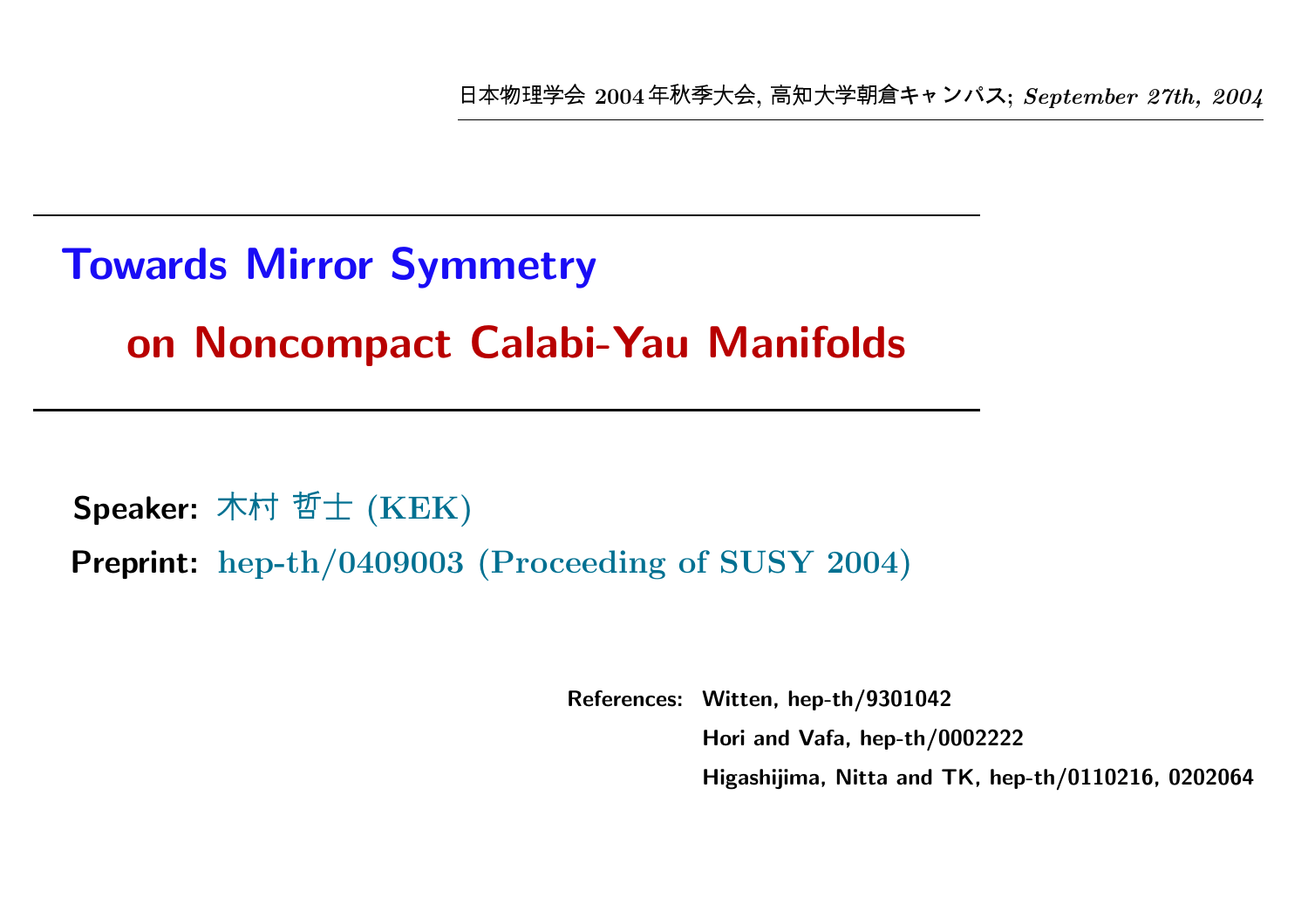### Metrics on

(K.Higashijima, M.Nitta and TK, 2001, 2002)

| total dim. D            | dual Coxeter $C$   | "orbifolding" $\ell$ |  |
|-------------------------|--------------------|----------------------|--|
| $1 + (N - 1)$           | $\bm{N}$           | $\bm{N}$             |  |
| $1 + (N - 2)$           | $\boldsymbol{N-2}$ | $\boldsymbol{N-2}$   |  |
| $1 + 16$                | 12                 | 12                   |  |
| $1 + 27$                | 18                 | 18                   |  |
| $1+M(N-M)$              | $\boldsymbol{N}$   | MN                   |  |
| $1 + \frac{1}{2}N(N-1)$ | $\boldsymbol{N-1}$ | $N(N-1)$             |  |
| $1+\frac{1}{2}N(N+1)$   | $N+1$              | $N(N+1)$             |  |
|                         |                    |                      |  |

 $\mathcal{K}'_{\text{noncompact}}(\rho,\varphi) \;=\; \left(\mathrm{e}^{CX} + b\right)^{1/D}\,,\quad \ \ X \;=\; \log|\rho^{1/\ell}|^2 + K_{\text{compact}}(\varphi)$  $K_{\mathbb{C}\mathrm{P}^{N-1}}(\varphi) = r \log \left(1 + \sum_{i=1}^{N-1} |\varphi_i|^2\right)$ 

What are the mirror geometries of them?

村 哲士:日本物理学会  $\rm 2004$  $9/27.$  p. 1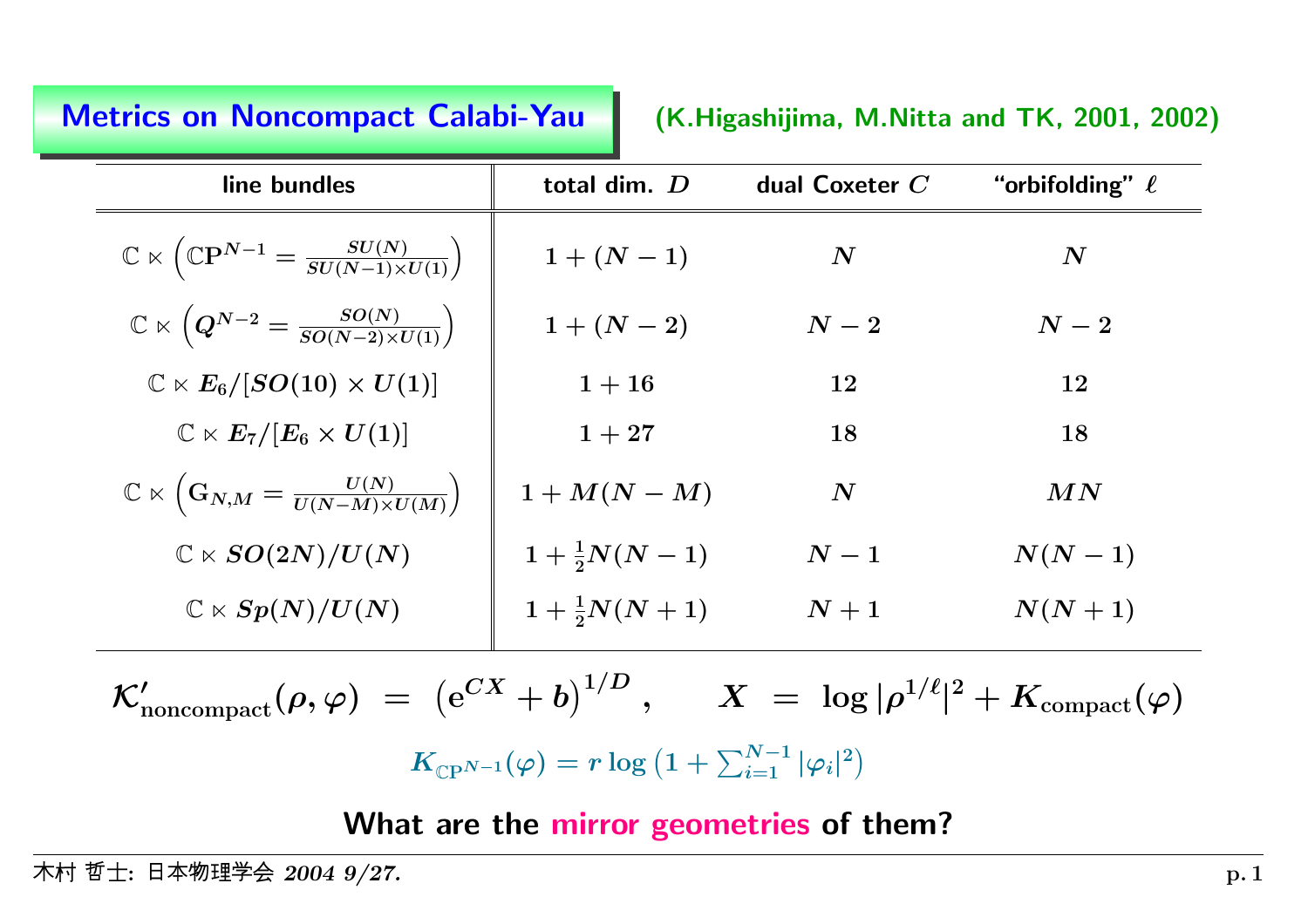String theory on noncompact CY

Higashijima-Nitta-TK (2001∼2002):

<code>SUSY</code> nonlinear sigma models on canonical line bundles on compact Kähler  $G/H$ 

# How about SCFT description?

Eguchi-Sugawara (2000 $\sim$ ) and many people:

 $\mathcal{N}=2$  Liouville  $\otimes$  Landau-Ginzburg = SCFT description of noncompact CY

```
Why direct product? \left( \begin{array}{c} \text{holographic picture of} \\ \mathbb{R}^{d-1,1}\times \text{(non)singular CY} \end{array} \right)
```
T. Kimura (2002 $\sim$ ): GLSM for  $\mathcal{O}(-N+\ell)$  bundle on  $\mathbb{C}\mathrm{P}^{N-1}[\ell]$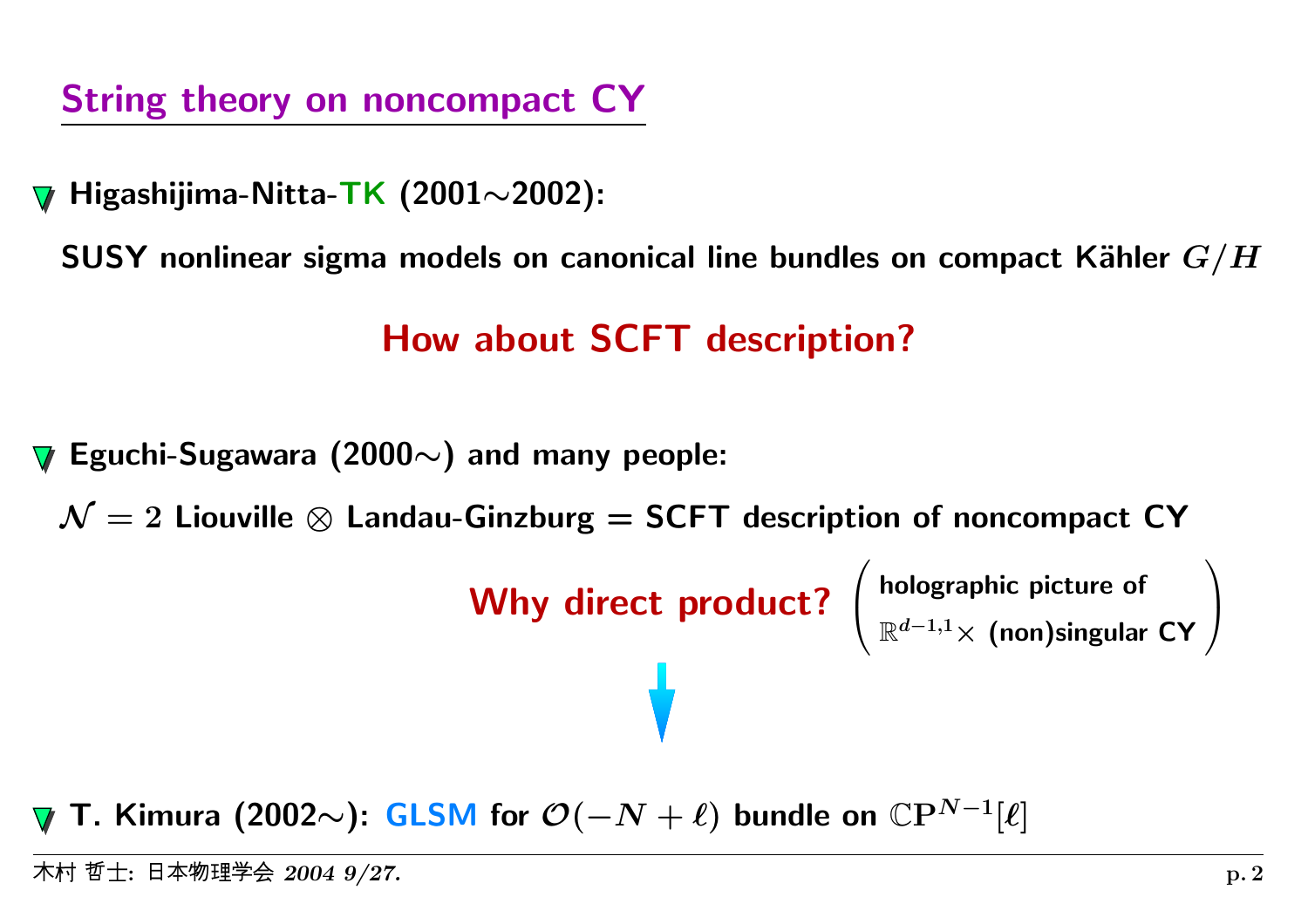Gauged linear sigma model E. Witten (1993), K. Hori and C. Vafa (2000)

 $\mathcal{N} = (2, 2)$  SUSY gauge theory with matters (FI:  $t \equiv r - i\theta$ )

$$
\mathcal{L} = \int d^4 \theta \left\{ -\frac{1}{e^2} \overline{\Sigma} \Sigma + \sum_i \overline{\Phi}_i e^{2Q_i V} \Phi_i \right\} + \left( \frac{1}{\sqrt{2}} \int d^2 \tilde{\theta} \left( -\Sigma t \right) + c.c. \right) + \left( \int d^2 \theta W_{\text{GLSM}}(\Phi_i) + c.c. \right)
$$

field theory realization of toric variety

two phases in classical vacua:

 ${\rm FI}>0$  : differential-geometric phase  $\;\rightarrow\;{\textbf{SUSY}}$  NLSM

 $\mathrm{FI} < 0$  : algebro-gemetric phase  $\quad \longrightarrow \, \mathsf{LG}$ , orbifold, SCFT

 $\nabla$  CY/LG correspondence between the above phases

harmonic forms  $\;\;\leftrightarrow\;\;$  NS-NS chiral primary states

"Mirror" geometry appears in the IR limit of T-dualized theory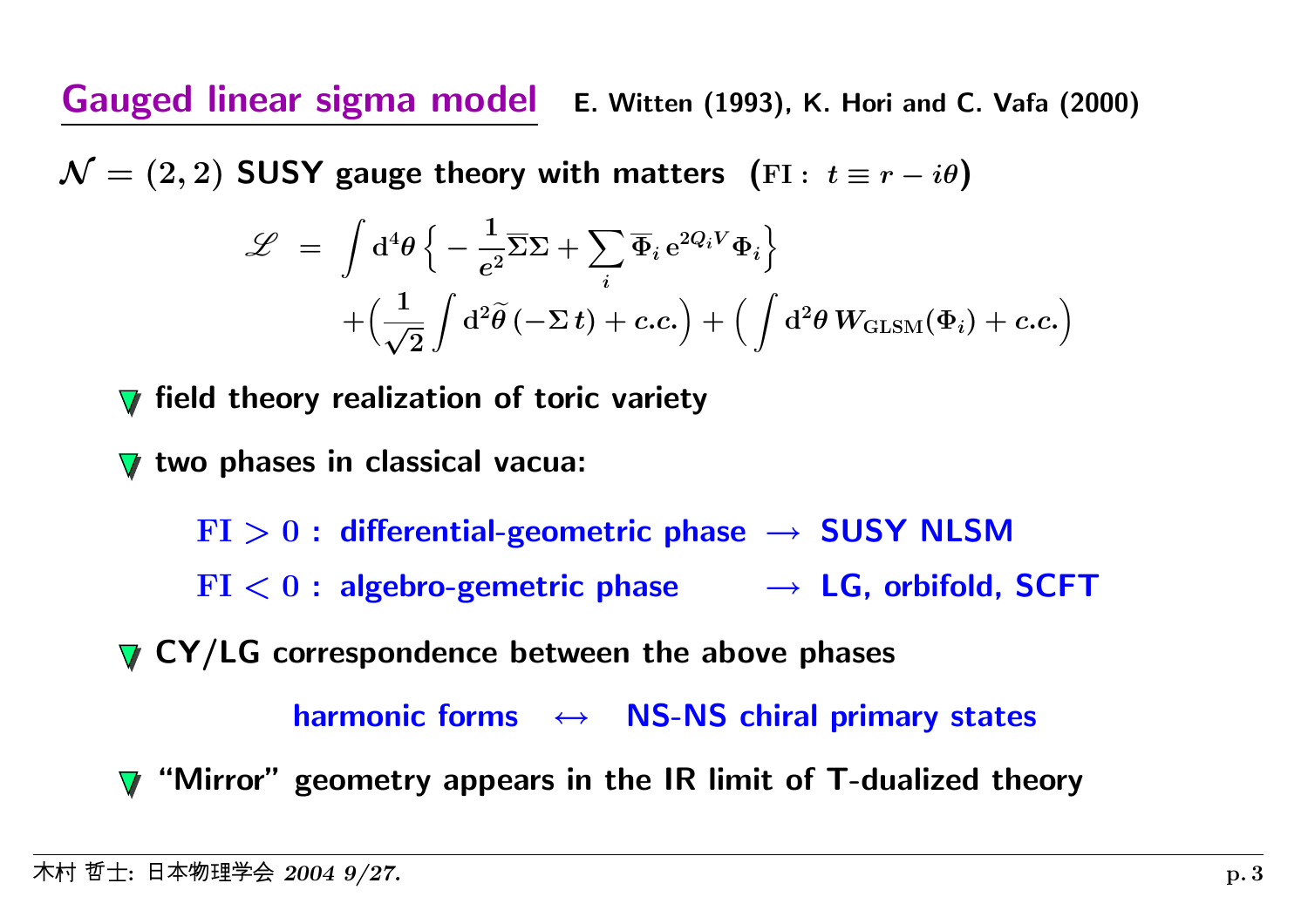Gauged Linear Sigma Model for  $\mathcal{O}(-N + \ell)$  bundle on  $\mathbb{C}P^{N-1}[\ell]$ 

chiral superfield  $\quad \ \parallel \ \, S_1 \quad \ \, \cdots \quad \ \ S_N$  $S_N$   $P_1$   $P_2$  $U(1)$  charge  $\begin{array}{cccc} \parallel & 1 & \cdots & 1 & -\ell & -N + \ell \end{array}$  $W_{\mathrm{GLSM}} \ = \ P_1 \cdot G_\ell(S_i)$  $G_{\ell}(S_i)$ : homogeneous polynomial of degree  $\ell$ 

potential energy density:

$$
\begin{array}{lcl} \displaystyle \mathcal{U} & = & \displaystyle \frac{e^2}{2} \Big[ r - \sum \limits_{i=1}^N |s_i|^2 + \ell |p_1|^2 + (N - \ell) |p_2|^2 \Big]^2 \\[0.4cm] & + & \displaystyle 2 |\sigma|^2 \Big\{ \sum \limits_{i=1}^N |s_i|^2 + \ell^2 |p_1|^2 + (N - \ell)^2 |p_2|^2 \Big\} \\[0.4cm] & + \big| G_\ell(s_i) \big|^2 + |p_1|^2 \cdot \sum \limits_{i=1}^N \big| \partial_i G_\ell(s_j) \big|^2 \end{array}
$$

Let us analyze classical SUSY vacuum manifold  $\mathcal{U}=0$  and perturbation theories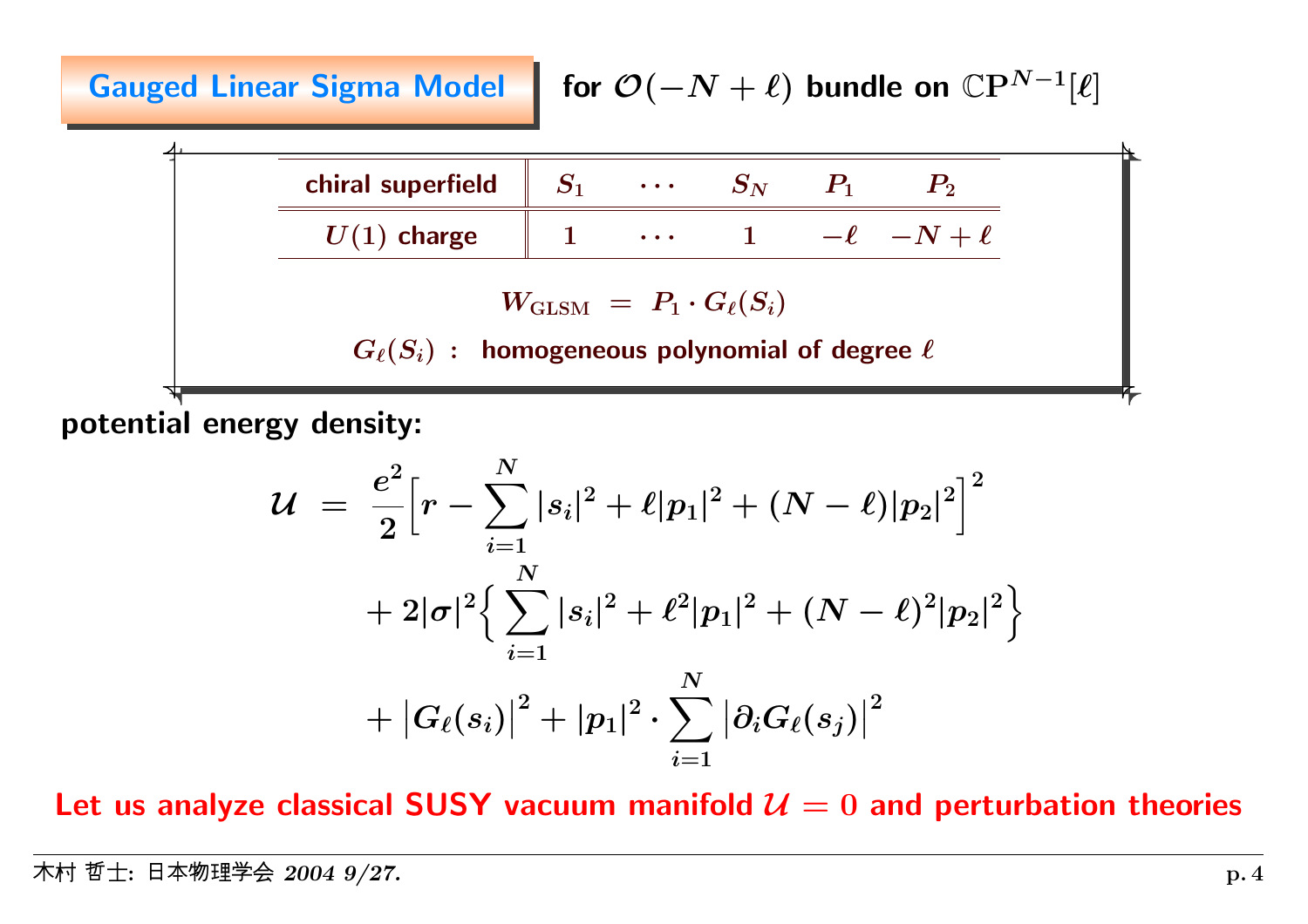classical SUSY vacuum manifold in  $r < 0$  phase  $(3 \leq \ell \leq N-1)$ :



$$
\text{WCP}^1_{\ell,N-\ell} \ = \ \Big\{ (p_1,p_2) \in \mathbb{C}^2 \ \Big| \ -r = \ell |p_1|^2 + (N-\ell) |p_2|^2 \Big\} \ \simeq \ \mathbb{C} \text{P}^1 \, \\ \mathcal{M}_\ell^{p_1=0} \ = \ \Big\{ (p_2,s_i) \in \mathbb{C}^* \times \mathbb{C}^N \ \Big| \ r - \sum_{i=1}^N |s_i|^2 + (N-\ell) |p_2|^2 = 0 \ , \ G_\ell(s_i) = 0 \Big\}
$$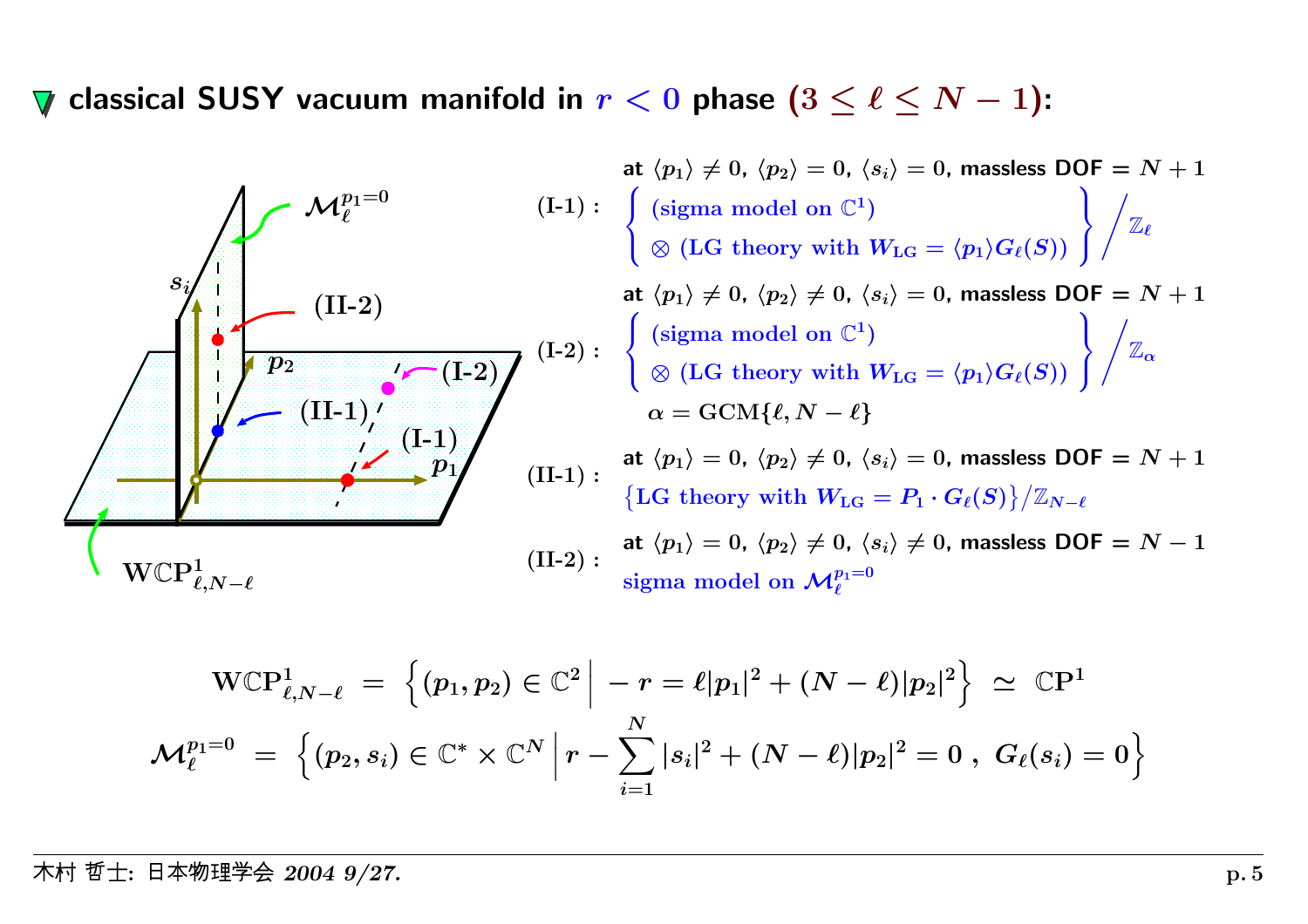# **⊽ CY/LG correspondence**



But, we can construct "mirror geometries" via T-duality of GLSM.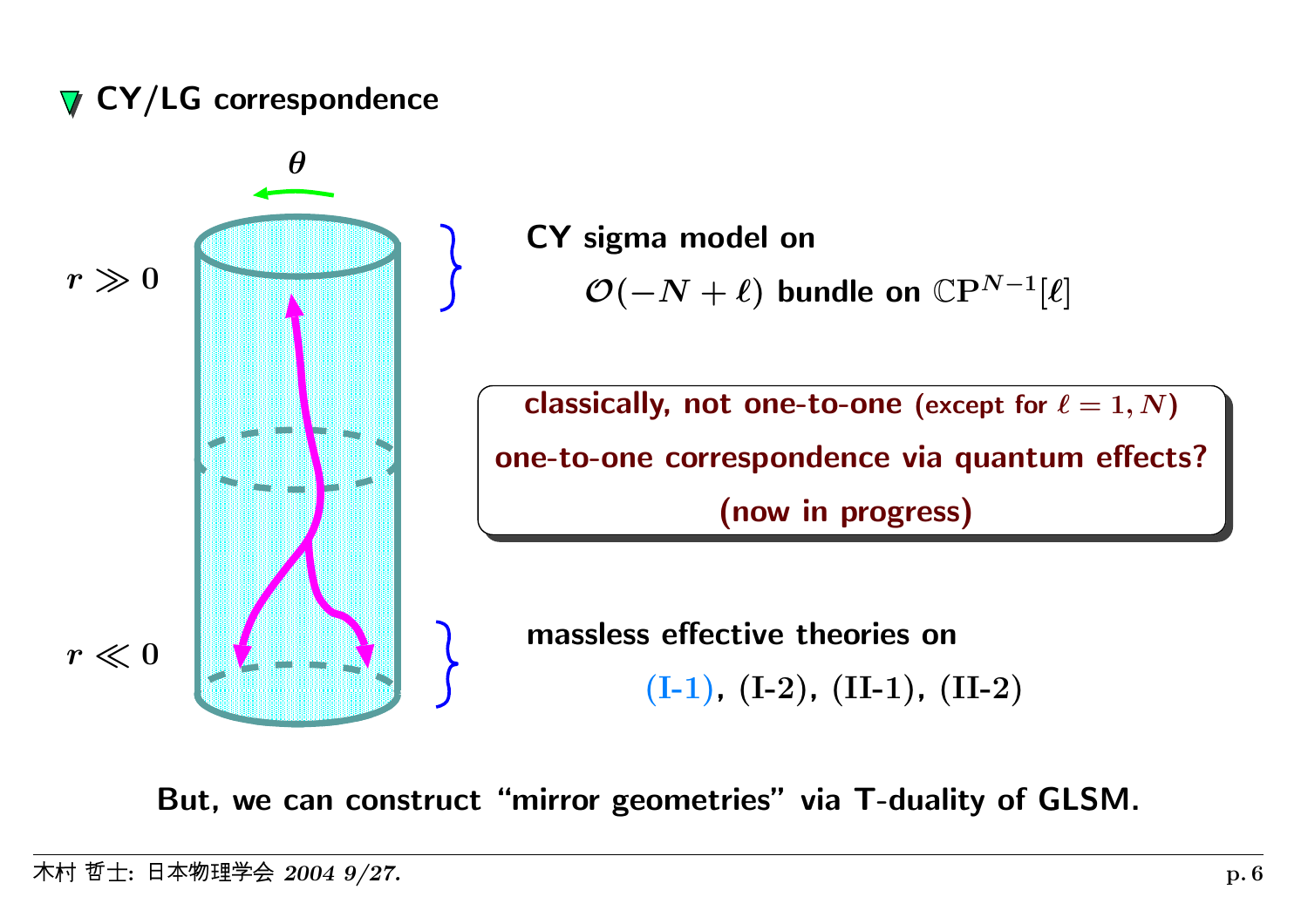#### T-dualized Theory

| $\mathscr{L} \;=\; \int \mathrm{d}^4 \theta \Big\{ -\frac{1}{e^2} \overline{\Sigma} \Sigma - \sum \Big(\frac{1}{2}(Y_a + \overline{Y}_a) \log (Y_a + \overline{Y}_a) \Big) \Big\} + \Big(\frac{1}{\sqrt{2}}\int \mathrm{d}^2 \widetilde{\theta} \, \widetilde{W} + c.c.\Big)$ |          |  |                               |                                      |                   |  |
|-------------------------------------------------------------------------------------------------------------------------------------------------------------------------------------------------------------------------------------------------------------------------------|----------|--|-------------------------------|--------------------------------------|-------------------|--|
| $\widetilde{W} = \Sigma \Big( \sum Y_i - \ell Y_{P_1} - (N - \ell)Y_{P_2} - t \Big) + \sum e^{-Y_i} + e^{-Y_{P_1}} + e^{-Y_{P_2}}$                                                                                                                                            |          |  |                               |                                      |                   |  |
| chiral superfield                                                                                                                                                                                                                                                             | $\Phi_a$ |  |                               | $S_1$ $S_2$ $\cdots$ $S_N$ $P_1$     |                   |  |
| $U(1)$ charge                                                                                                                                                                                                                                                                 | $Q_a$    |  | $\bullet$ $\bullet$ $\bullet$ |                                      | $-\ell$ $-N+\ell$ |  |
| twisted chiral                                                                                                                                                                                                                                                                | $Y_a$    |  |                               | $Y_1$ $Y_2$ $\cdots$ $Y_N$ $Y_{P_1}$ | $Y_{P_2}$         |  |

relation between chiral superfields  $\{\Phi_a\}$  and twisted chiral superfields  $\{Y_a\}$ :

$$
2\overline{\Phi}_a\,{\rm e}^{2Q_aV}\Phi_a\;=\;Y_a+\overline{Y}_a
$$

 $U(1)$  phase rotation symmetry on  $\Phi_a$   $\implies$  shift symmetry on  $Y_a$ :

$$
Y_a \ \to \ Y_a + 2 \pi i
$$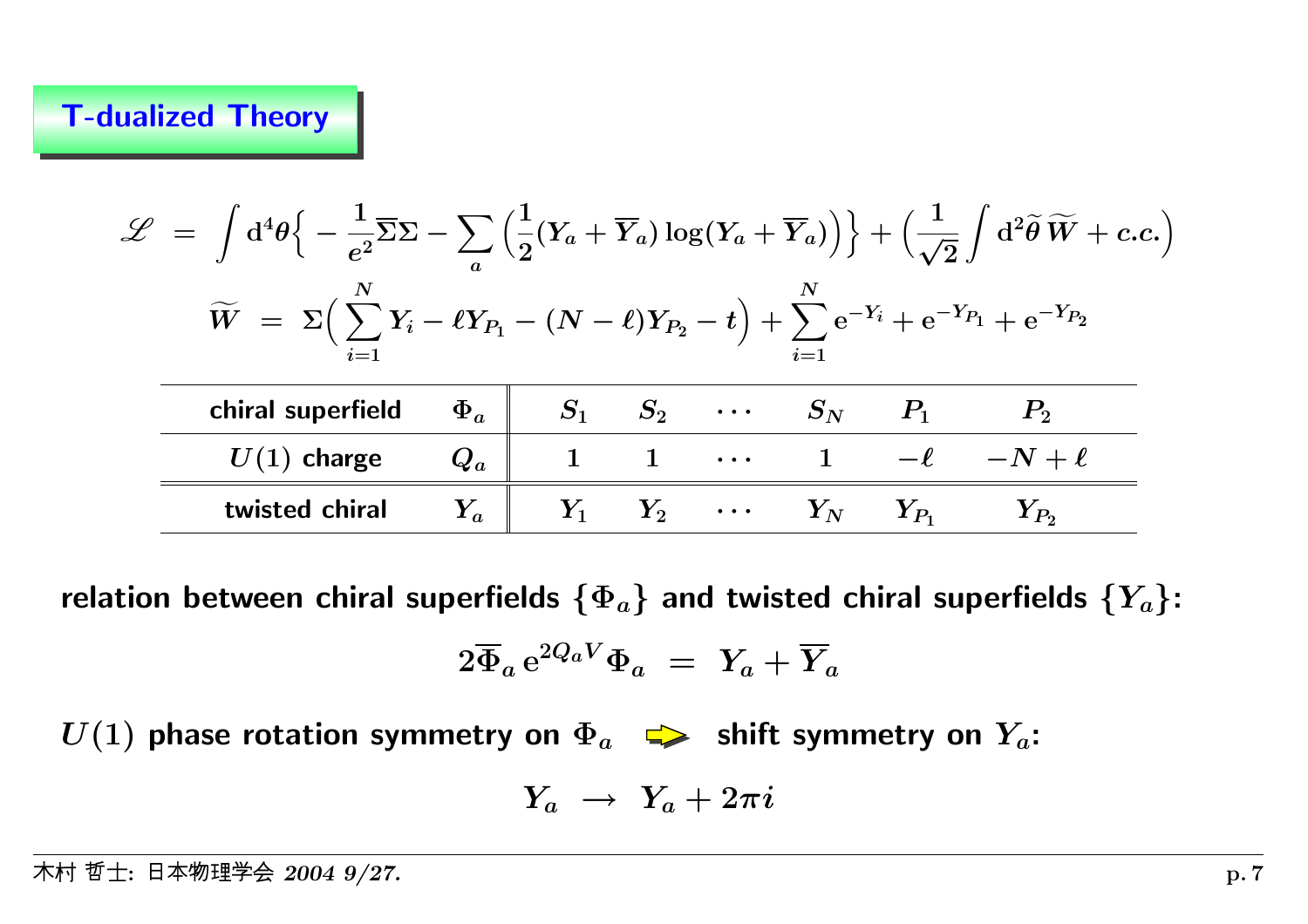

Solve  $Y_{P_1}$  by using the constraint derived from integrating out  $\Sigma$ :

$$
Y_{P_1} \,\,=\,\,\frac{1}{\ell} \Big\{ t - \sum_{i=1}^N Y_i + (N - \ell) Y_{P_2} \Big\}
$$

Field re-definition preserving canonical measure in  $\widehat\Pi$ <u>: L</u>

$$
X_i \; \equiv \; {\rm e}^{-\frac{1}{\ell} Y_i} \; , \quad X_{P_2} \; \equiv \; {\rm e}^{\frac{N-\ell}{\ell} Y_{P_2}} \; , \quad X_i \; \rightarrow \; \omega_i X_i \; , \qquad X_{P_2} \; \rightarrow \; \omega_{P_2} X_{P_2} \; , \quad (\mathbb{Z}_\ell)^N \; {\rm symmetry}
$$

Thus we obtain the twisted LG superpotential:

$$
\Big\{ \widetilde W_\ell \;=\; X_1^\ell + \cdots + X_N^\ell + X_{P_2}^{-\frac{\ell}{N-\ell}} + \mathrm{e}^{t/\ell} X_1 \cdots X_N X_{P_2} \Big\} \Big/ (\mathbb{Z}_\ell)^N
$$

negative power term = interpreted as  $\mathcal{N}=2$  Liouville potential with

$$
\frac{\ell}{N-\ell} \; = \; k \; = \; \frac{2}{Q^2}
$$

Thus the IR effective superpotential becomes

$$
\mathcal{N}=2 \text{ Liouville potential}\otimes\Big\{\widetilde{W}_\ell \;=\; X_1^\ell +\cdots + X_N^\ell+{\rm e}^{t/\ell}X_1\cdots X_N\,{\rm e}^{\frac{N-\ell}{\ell}Y_{P_2}}\Big\}\Big/(\mathbb{Z}_\ell)^{N-1}
$$

But, the Kähler potential of Liouville sector vanishes in the asymptotic region.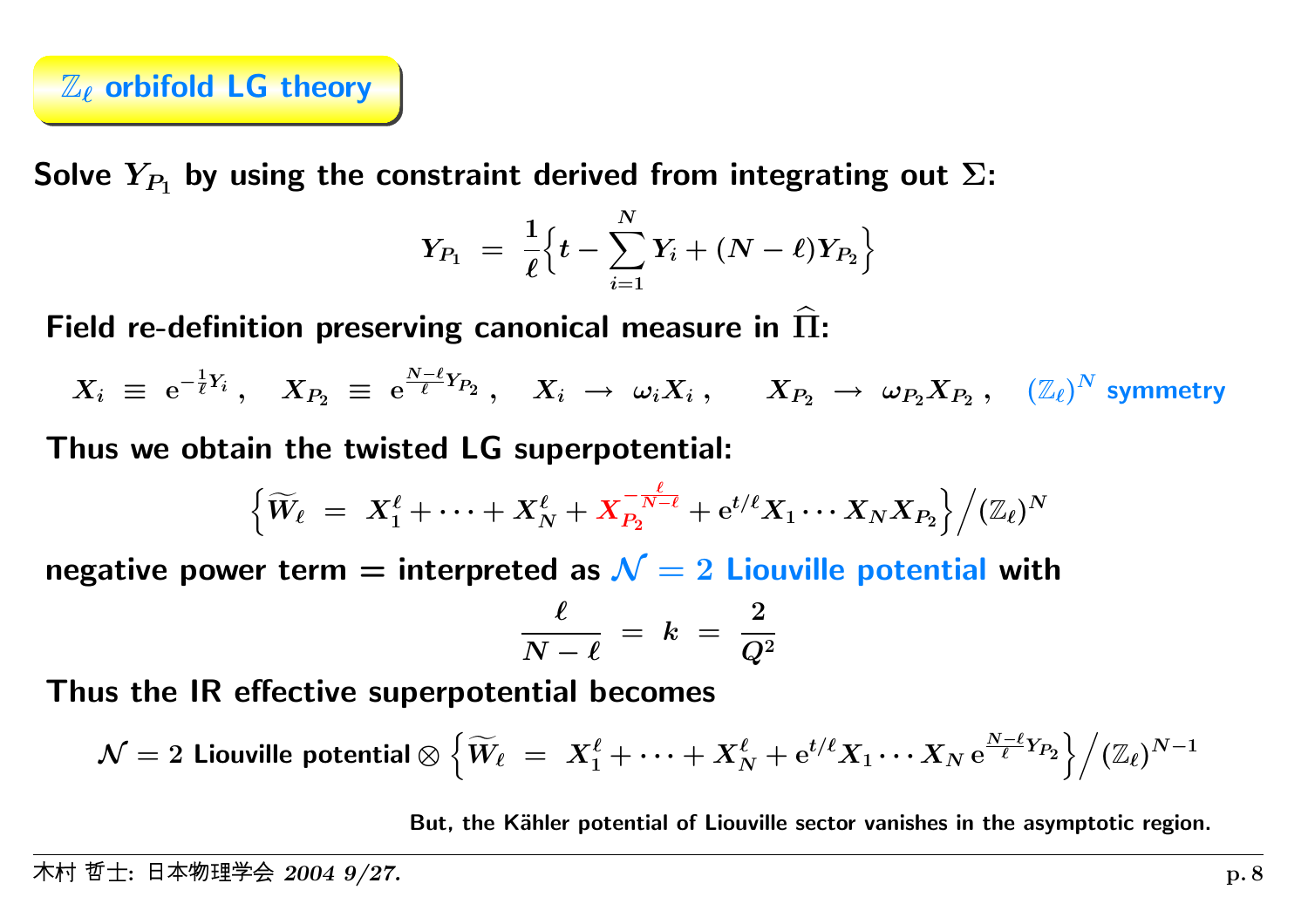## $\mathbb{Z}_{\ell}$  orbifold geometry

$$
\widetilde{\mathcal{M}}_\ell \;=\; \Big\{\big\{\mathcal{F}(Z_i)\;=\;0\big\}/\mathbb{C}^*\;,\;\mathcal{G}(Z_b;u,v)\;=\;0\Big\}\Big/(\mathbb{Z}_\ell)^{N-2} \notag\\ \mathcal{F}(Z_i)\;=\;Z_1^\ell+\cdots+Z_\ell^\ell+{\rm e}^{t/\ell}Z_1\cdots Z_N \notag\\ \mathcal{G}(Z_b;u,v)\;=\;Z_{\ell+1}^\ell+\cdots+Z_N^\ell+1-uv
$$

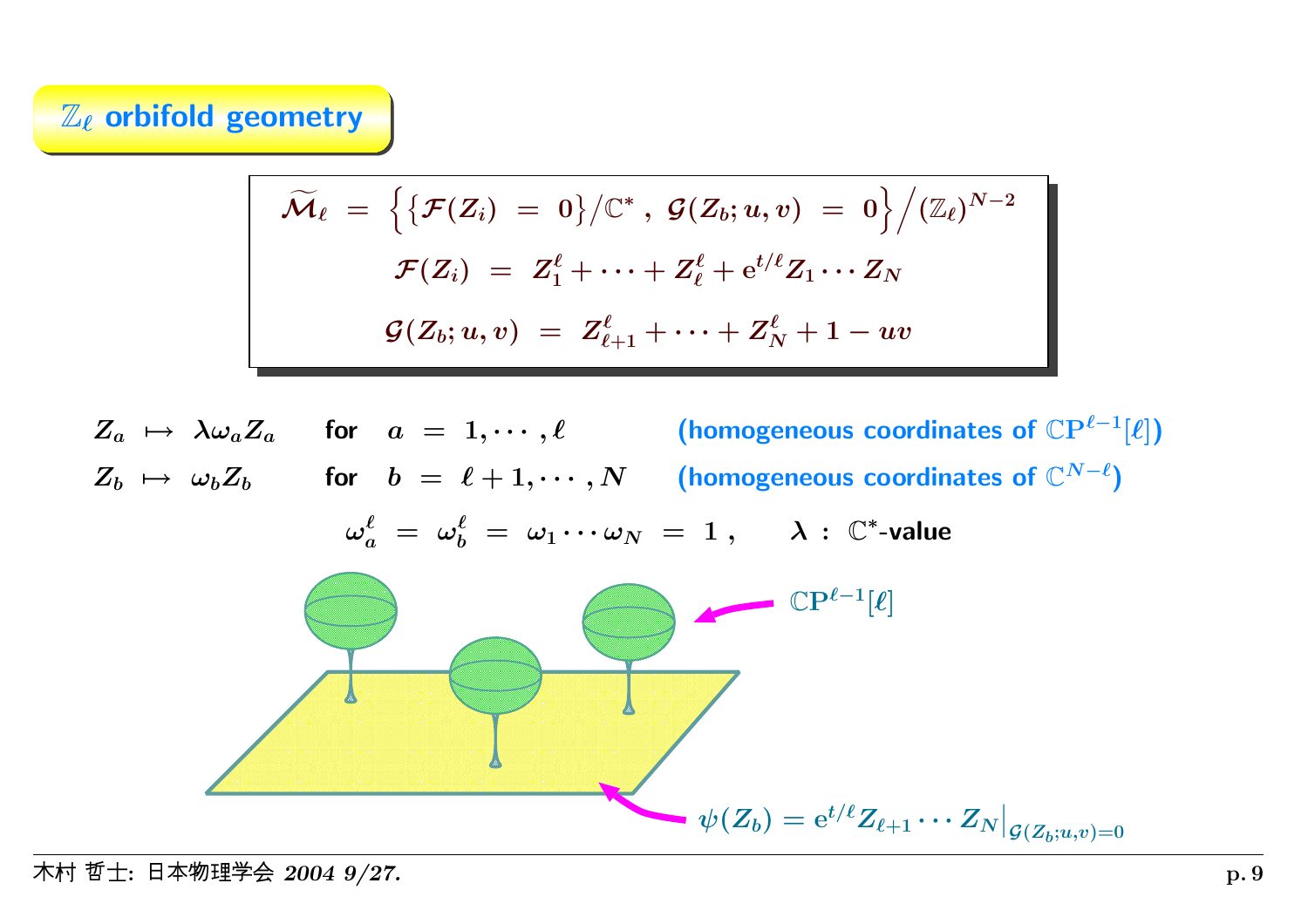

# Some problems:

- There are no precise methods to calculate invariants (Gromov-Witten, etc.) for genera<sup>l</sup> CY
- There appear many vacua... ( $\leftarrow$  now studying whether they disappear via nonperturbative effects)